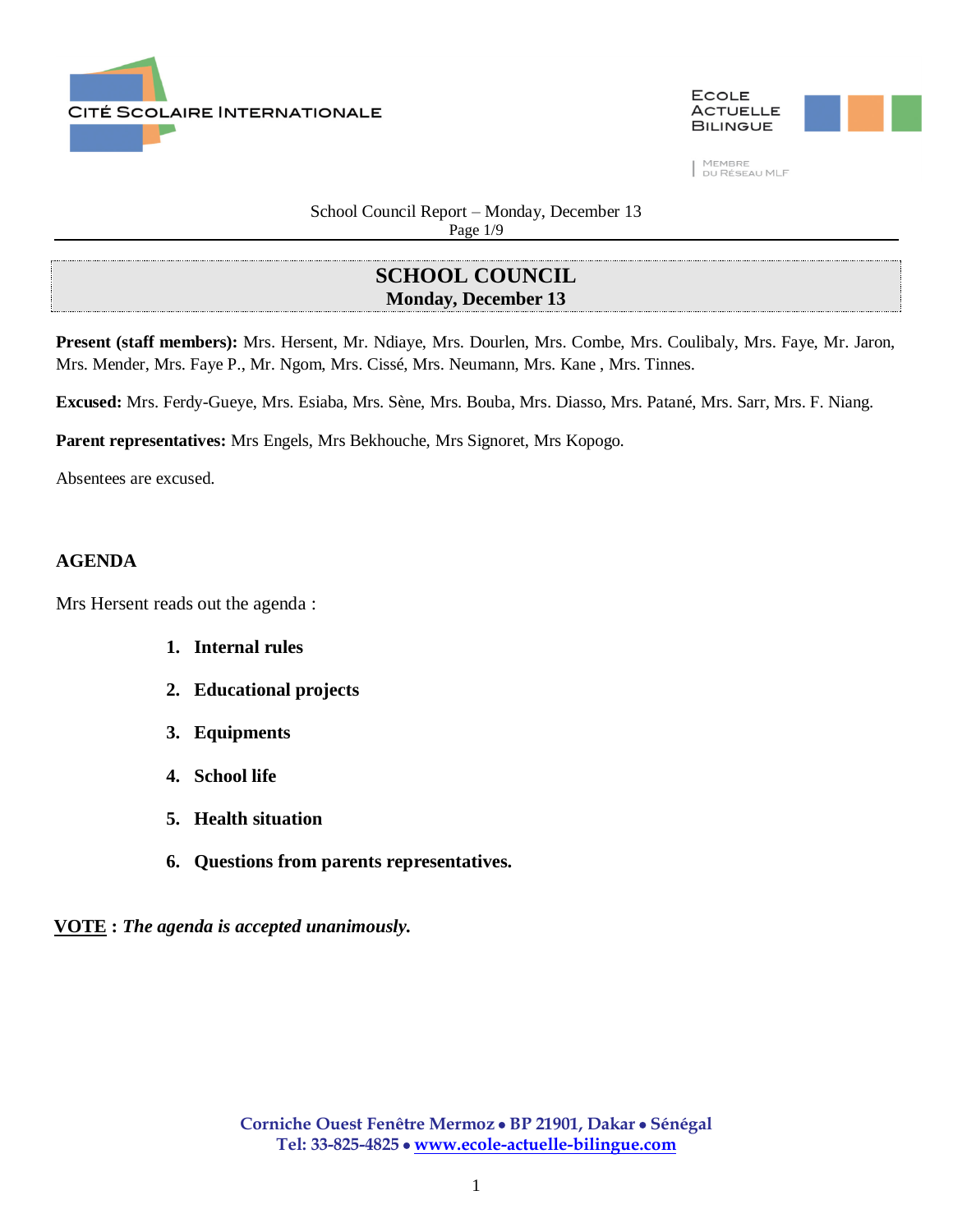



#### School Council Report – Monday, December 13 Page 2/9

### **Internal rules** (item 1 of the agenda)

Mrs. Hersent presents the internal rules of the school council. She reminds that the language of the School Council is French, interventions can however be made in English.

The convening is sent to the members of the School Council at least 8 working days before the meeting. Parents' representatives must send their questions to the management no later than 48 (working) hours before the meeting is held. Questions are also limited to 5 per session. At the same time, the administration and the parents' representatives have the possibility to meet in a less formal and more regular way to answer parents' questions.

The report is also available on the school website.

## **Pedagogical projects** (Item 2 of the agenda)

Teachers set up class projects, which can last one or more periods. The director presents the projects of each class, which are not exhaustive. There are punctual projects, and others that occur throughout the year.

Mrs. Hersent presents the projects for the Corniche campus.

In Nursery, the teachers propose a pottery project and a circus project. Pre K classes develop a project around the world throughout the year, and participate in a mosaic workshop.

Kindergarten 1 and Kindergarten 2 classes have a project for the year on sustainable development; they will address the following themes: gardening, biodiversity, and water. A second project will be carried out around the circus.

Bilingual grade 1 classes set up periodic projects. They focus on the circus, water, gardening, scrabble and recycling.

The classic grade 1 class participates in a project around water, with scientific challenges and art. It also follows a circus sequence.

The bilingual grade 2 classes have signed up for a dance project, and will carry out gardening activities throughout the year.

The classic grade 2 class follows a project around dance and science.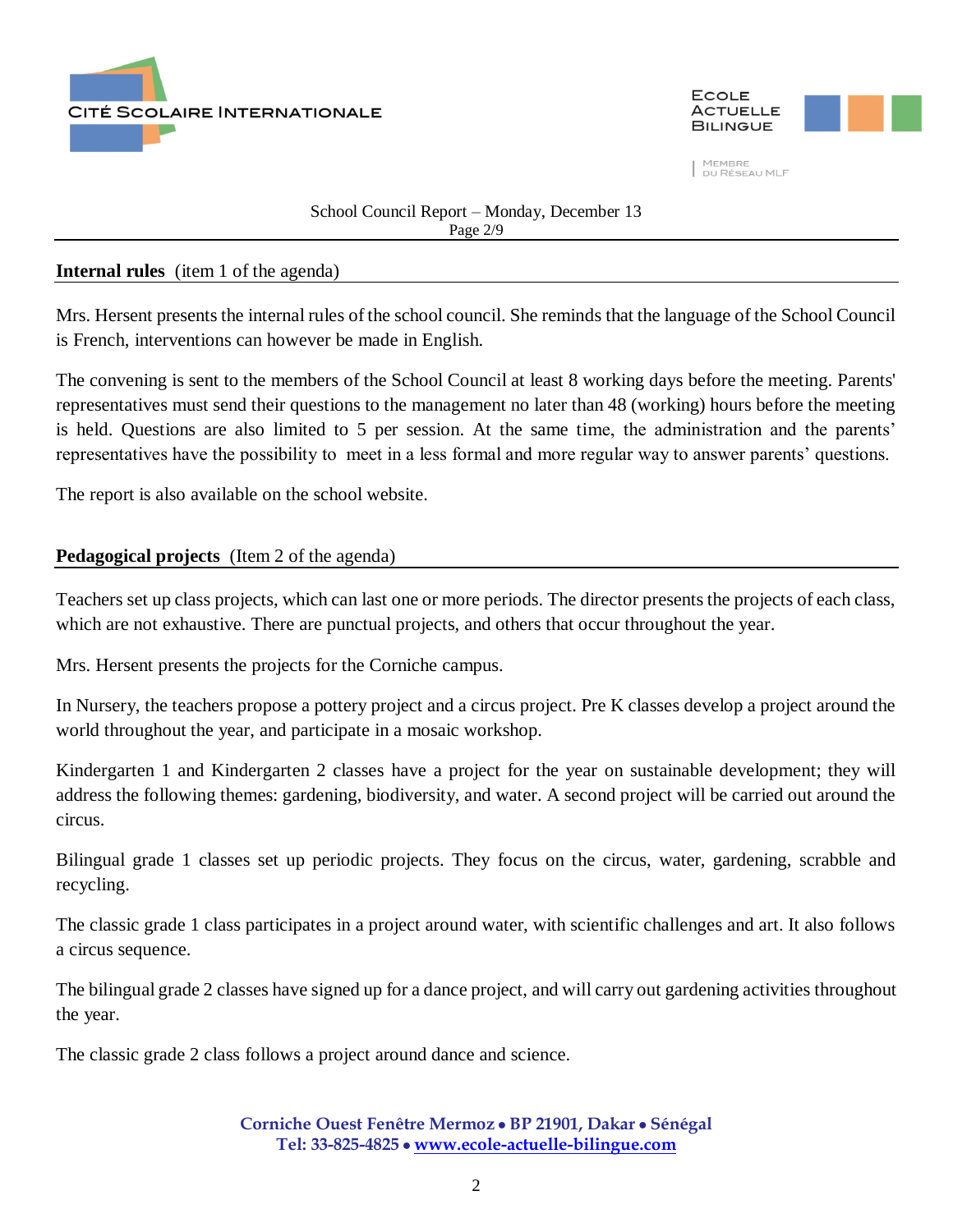



School Council Report – Monday, December 13 Page 3/9

The bilingual grade 3 classes carry out a green school project over the year, with a particular line of reforestation and plantations in the school. They will also work around the climate, with a survey of meteorological conditions over two periods.

The classic grade 3 class addresses the theme of water, and also participates in a zone project entitled "Elles d'Afrique", focusing on gender equality and African female figures.

Bilingual grade 4 classes carry out a performance project and a dance project.

The grade 4 classic track classes participate in a music project.

The grade 4 classes set up penpaling exchange with a grade 4 class in Bamako, and participate in a project on chess games.

Bilingual grade 5 classes are working on the solar system, with the production of a model. They also lead a performance project and participate in a reading exchange with bilingual grade 2 classes.

The relay class will follow a circus, a pottery and a music activity.

The projects developed on the Ngor campus are mentioned as follows:

The Pr k class leads a year-long project around music. The kindergarten class follows a visual arts project with the collaboration of an artist from Dakar. Both classes also participate in a gardening project.

The bilingual grade 1 class follows a circus activity as well as a choir project.

The grade1 classic track class follows a project on water.

The bilingual grade 1 does a project on the theme of the world as well as a dance project.

The grade 1 classic track follows a project on water, and photography.

The bilingual grade 3 and 4 will work on cultural diversity and ecology.

The grade 3 classic track class leads a project around tales as well as a project on chess.

The grade 4 classic track class participates in a project on girl/boy equality and African female figures.

The grade 5 classic track class participates in a project on water, as well as a project on ecology.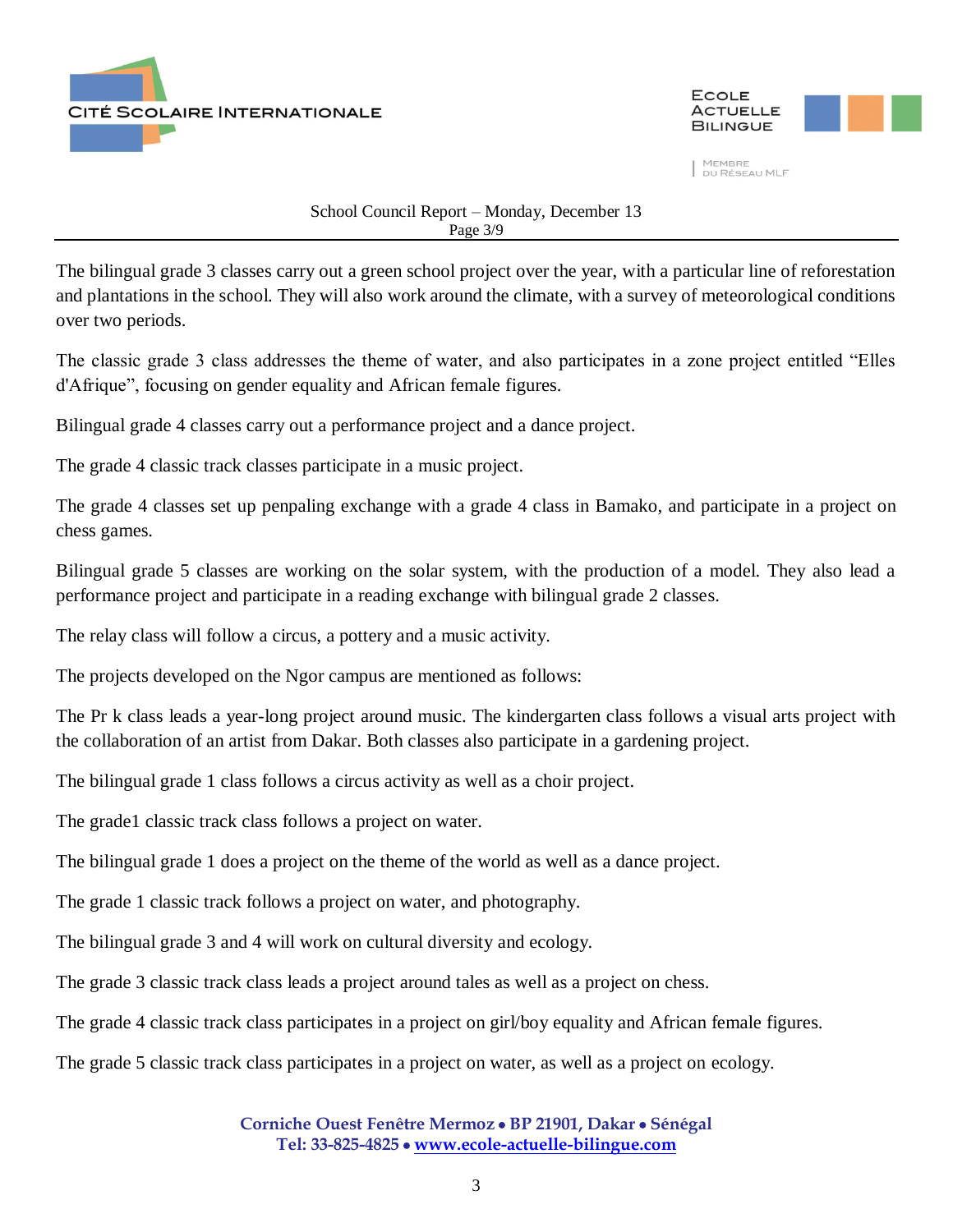



School Council Report – Monday, December 13 Page 4/9

As every year, the school organizes countries special days. The first took place on the Ngor campus last Friday, the country celebrated was Cameroon. The next one will take place on the Corniche campus, in January, and will celebrate Egypt.

Classic track classes participate in a project on programming, carried out over the year.

Days are standardized to address a particular theme: the "No to Harassment" day, the Disability Awareness Day, "La Grande Lessive". The classes will also participate in the press week, and the spring of poets. A week will be dedicated to the theme of water in March, during the World Water Forum in Diamniadio.

## **Equipments** (Item 3 of the agenda)

The Ngor campus returned to its new buildings this year. The containers, which were late for the beginning of school year, have been delivered. Furniture and equipment have arrived. The sports field is being finalized, following the delivery of the shock-absorbing tiles. Another book order is in progress for the BCD. Similarly, a second delivery of computers will be made during the year.

The backyard of the Corniche campus is being finalized. The sports field will be finished during the December holidays, with the sanding of the slab, the painting of the floor and the installation of the football goals.

The kindergarten courtyard will also be repaired during the December holidays, the slabs having been delivered. One part will be made of cushioning slabs with play structures, the other part (under the small courtyard) will be covered with synthetic grass, and the rest of the court will be shell.

The tarpaulin of the Preschool canteen has been replaced, with a more solid canvas that allows air to pass through.

The renewal of the furniture is continued with the delivery of desks, cupboards, shelves. The curtains are also being changed (several levels each year). The purchase of teaching materials continues. Globes, wall maps, skeletons, busts with organs, dentures were delivered for elementary school. For kindergarten, the school received puzzles, fine motricity workshops, imitation games, math workshops, musical instruments.

Fine motricity equipment and board games will be enriched next year for Preschool, and robotics equipment will be requested for the beginning of school year in September.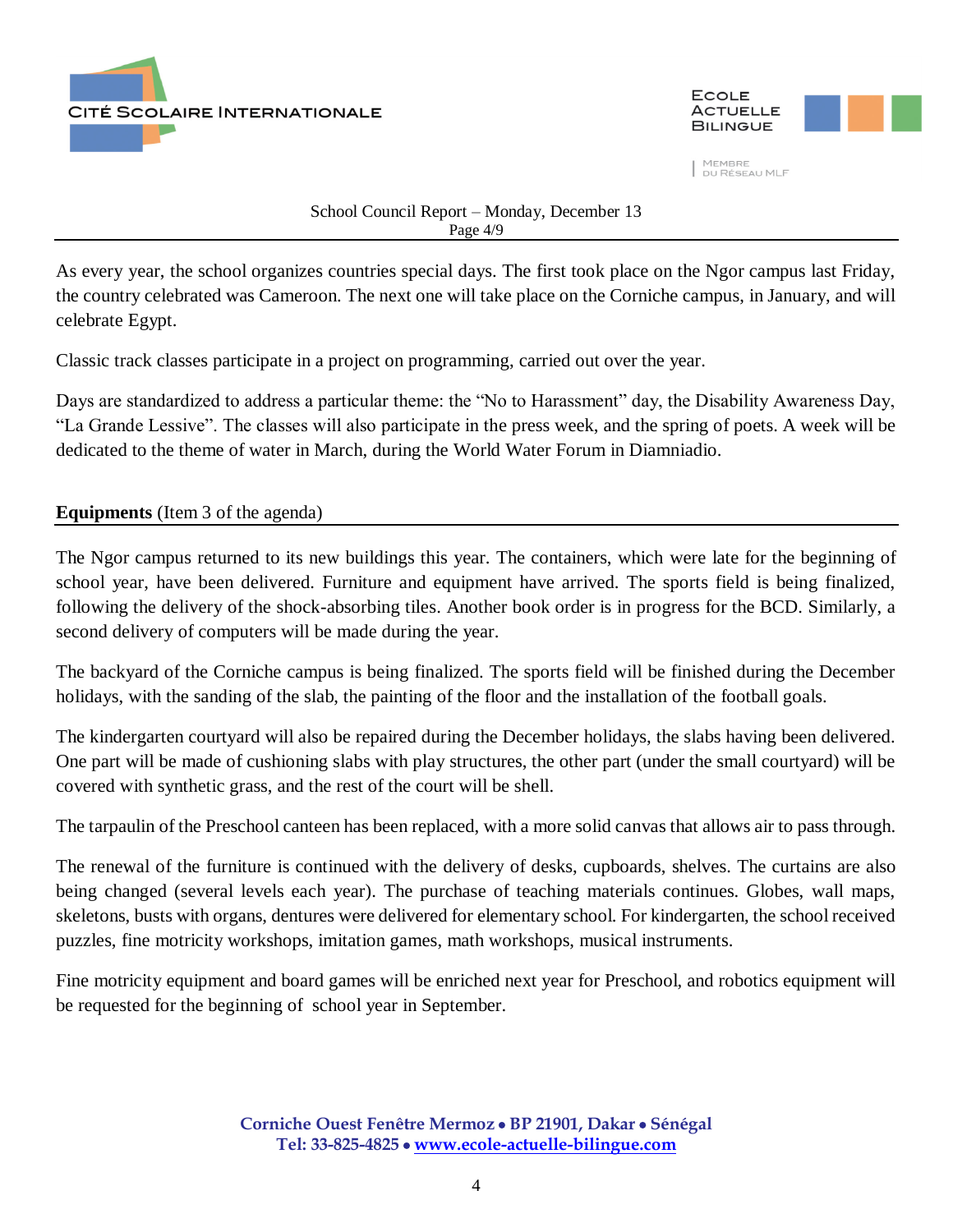



### School Council Report – Monday, December 13 Page 5/9

#### **School life** (Item 4 of the agenda)

Mrs. Hersent reminds us of school hours and the importance of arriving on time at the beginning of the day. This is also important for nursery classes, which start learning at 8 a.m.

As indicated in the internal rules, that all students' parents have read, supervision is provided after class, until 3:10 p.m.Beyond this time, the school is no longer responsible for the students. Only students participating in extra-curricular activities can stay until 4:15 p.m.

Students are required to wear clothing that respects the school color code: plain white at the top, plain navy blue at the bottom, or the school uniform. During PE lessons, school uniforms are compulsory (subject to availability). Gray is also allowed if the outfit is not available.

Pupils arriving late go to the secretariat to get a signed access note.

### **Health situation** (Item 5 of the agenda)

The health situation has improved a lot since summer in Senegal. However, schools remain subject to the same health protocol.

The school therefore continues to ensure the disinfection of classrooms, several times a day. The classrooms are ventilated at each break. Canteen tables are disinfected between each service.

Students wash their hands regularly.

Shared snacks and birthdays can be organized in class, provided parents bring individual portions: individual cakes, cupcakes, muffins, mini pizzas, individual juice cartons, etc.

Wearing a mask is always compulsory for adults, and students from grade 1.

Procedure in case of a contact case remains the same: isolation of the contact student for 7 to 10 days, the class does not close.

In case of a proven positive case in a class, the school contacts the health district of the sector, which decides on the procedure to be followed.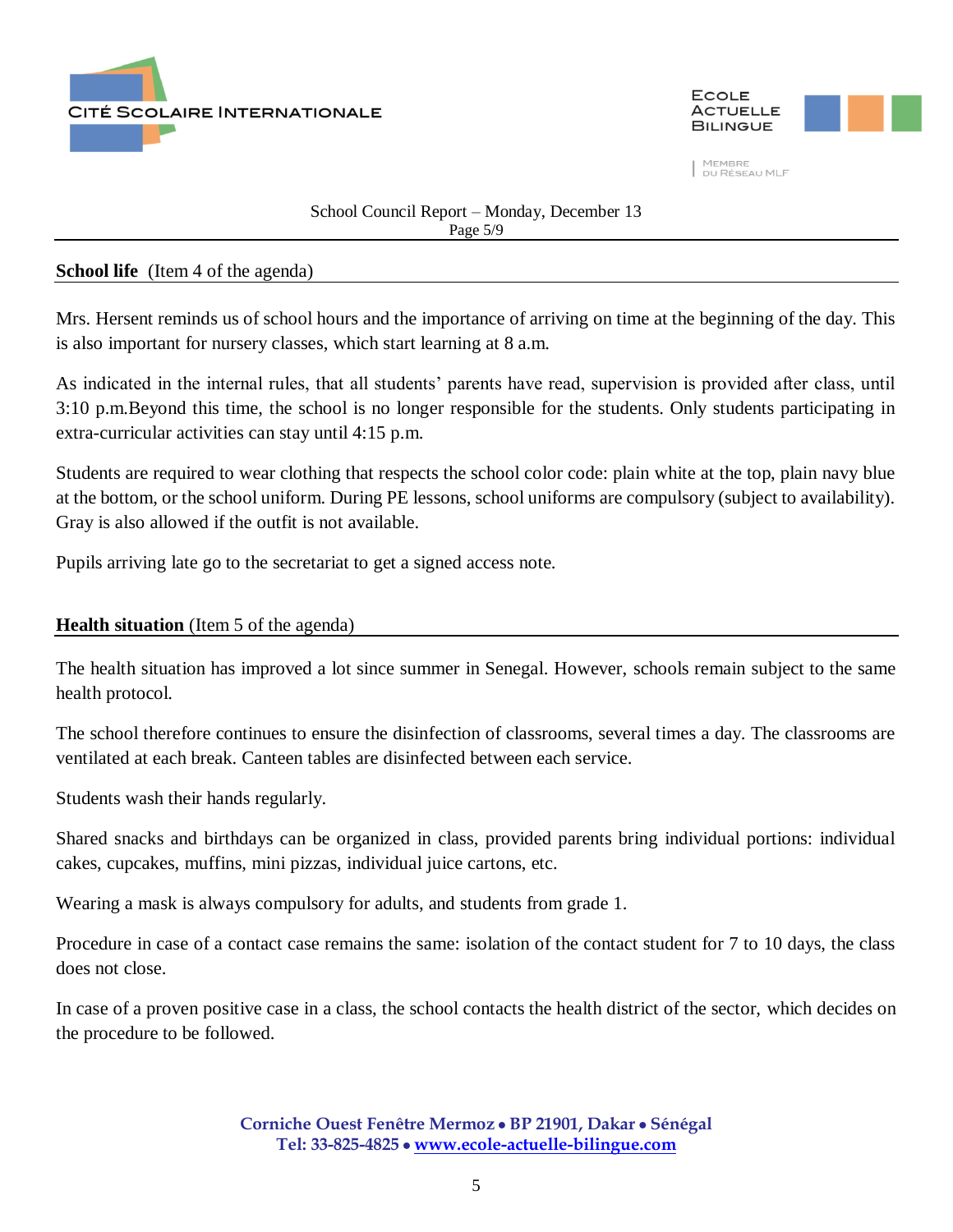



School Council Report – Monday, December 13 Page 6/9

### **Questions from parents representatives (**Item 6 of the agenda)

## **1) Road safety:**

*We are aware of the fact that road safety (signs, sidewalks, etc.) is the responsibility of the city, which is why the parent delegates will submit a letter of request to the mayor of the 2 areas concerned in order to ensure a secure passage.*

*We therefore ask for your support in this process. If yes, would you be able to cover the costs related to the panels and the security barrier?*

The Ouakam police have repeatedly asked the Corniche to remove the barriers protecting the sidewalks. For the moment we have not followed up, nor repaired the security barriers, but we will have to execute ourselves if the police imposes it on us.

For the Ngor campus, the road network not being finished, it is possible that the city will not decide. We can develop the front of the school, as we did with the sidewalk and the studs, but it is unlikely that we can act on the rest of the road. If the city's response is positive, the school will be able to position itself on the installation of temporary security barriers (but not all along the road).

At the Corniche, the parents suggest the installation of a second pedestrian crossing in front of the entrance door to the kindergartens, and the installation of road signs as well as a second speed bump. This would add to existing security barriers.

## **2) Campus Safety:**

*The number of incidents in the playground is quite large (especially for grade 1).*

*What are your plans to solve this important problem? When will be its implementation?*

On the Ngor campus, several actions are carried out to calm the climate during recess. An additional adult has been added to playground surveillance from 10 a.m. to 10:20 a.m. The sports field is accessible to several classes, for students who wish to go there. A teacher is there to manage the matches

The school will also develop the playground space:

- implementation of a quiet space between the library and the Pre-kingergarten: installation of tables and chairs, mats. This will be put in place at the beginning of the year in January, when the equipment will be evacuated.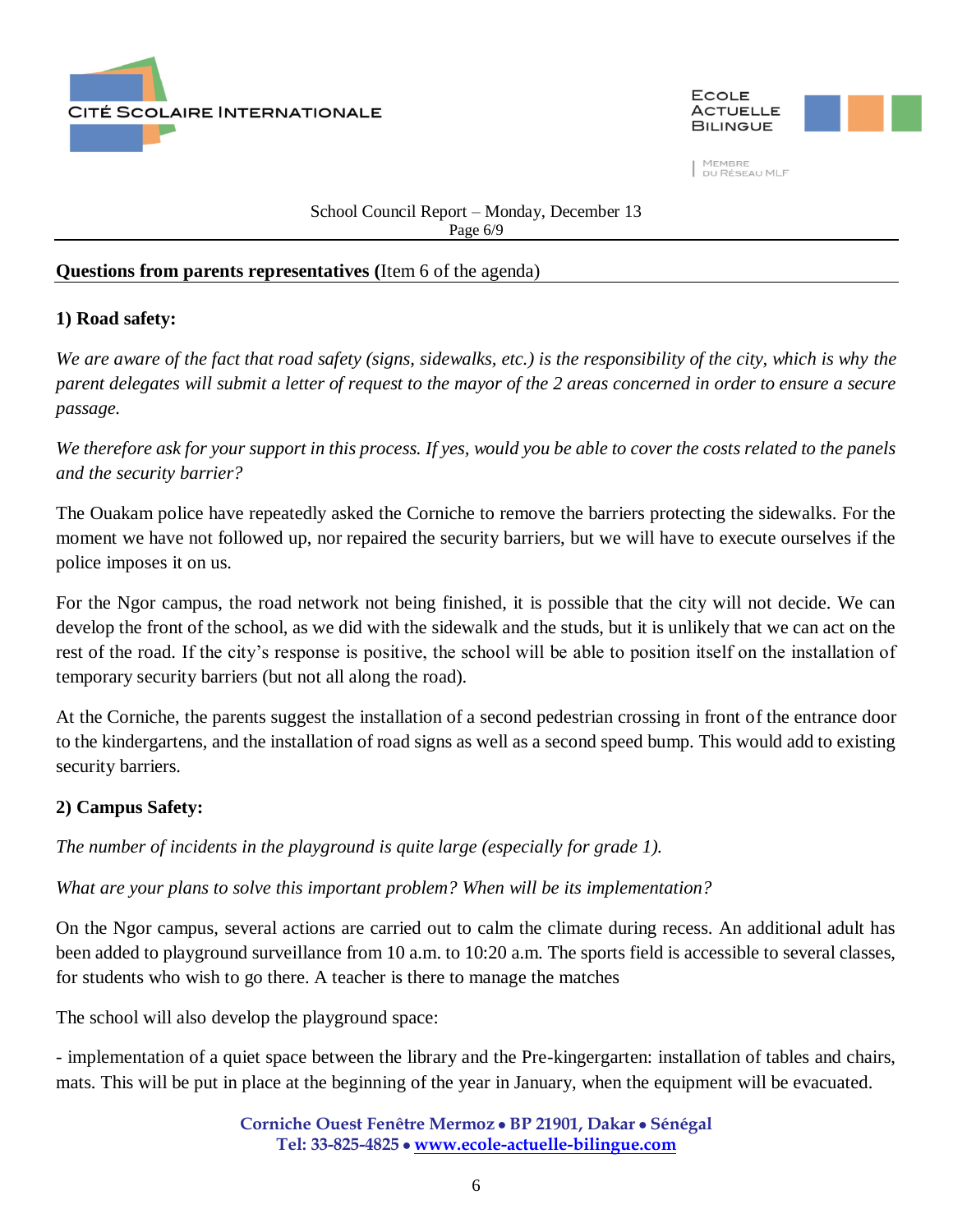



School Council Report – Monday, December 13 Page 7/9

- painting of games on the ground: hopscotch, racing lanes, labyrinths, etc.

On both campuses, the school will equip classes with jump ropes, foam balls and rubber bands which will be made available during recess.

Work is being done to educate students and empower them during recess. A mediator system will be put in place from the start of the year in January.

Regarding incidents, there are two possible situations:

- students who go to the nurse receive a note from the nurse which they then put in their liaison notebook
- the nurse or the administration calls the parents in case of a serious injury
- the administration calls the parents in case of an incident between students: inappropriate words, fights, etc.

Parent representatives stress the importance of standardizing the rules applied by supervisors.

#### **3) Canteen**

*Our children often complain that the dishes served in the canteen are too spicy and not varied enough. It is important that our children eat balanced and healthy meals and that the menu displayed on Pronote corresponds perfectly to the menu of the day!*

*An important point that comes up every year: children who bring back their lunch box cannot heat them up just before.*

*How do you develop and prepare canteen menus and what future improvements can be made in this regard, including for students who bring their lunch box?*

The menus are developed by the chef of each campus, then reviewed by administration. The focus points are:

- balanced meals with the presence of proteins, vegetables, starches, etc.
- favor local products
- variety of dishes offered.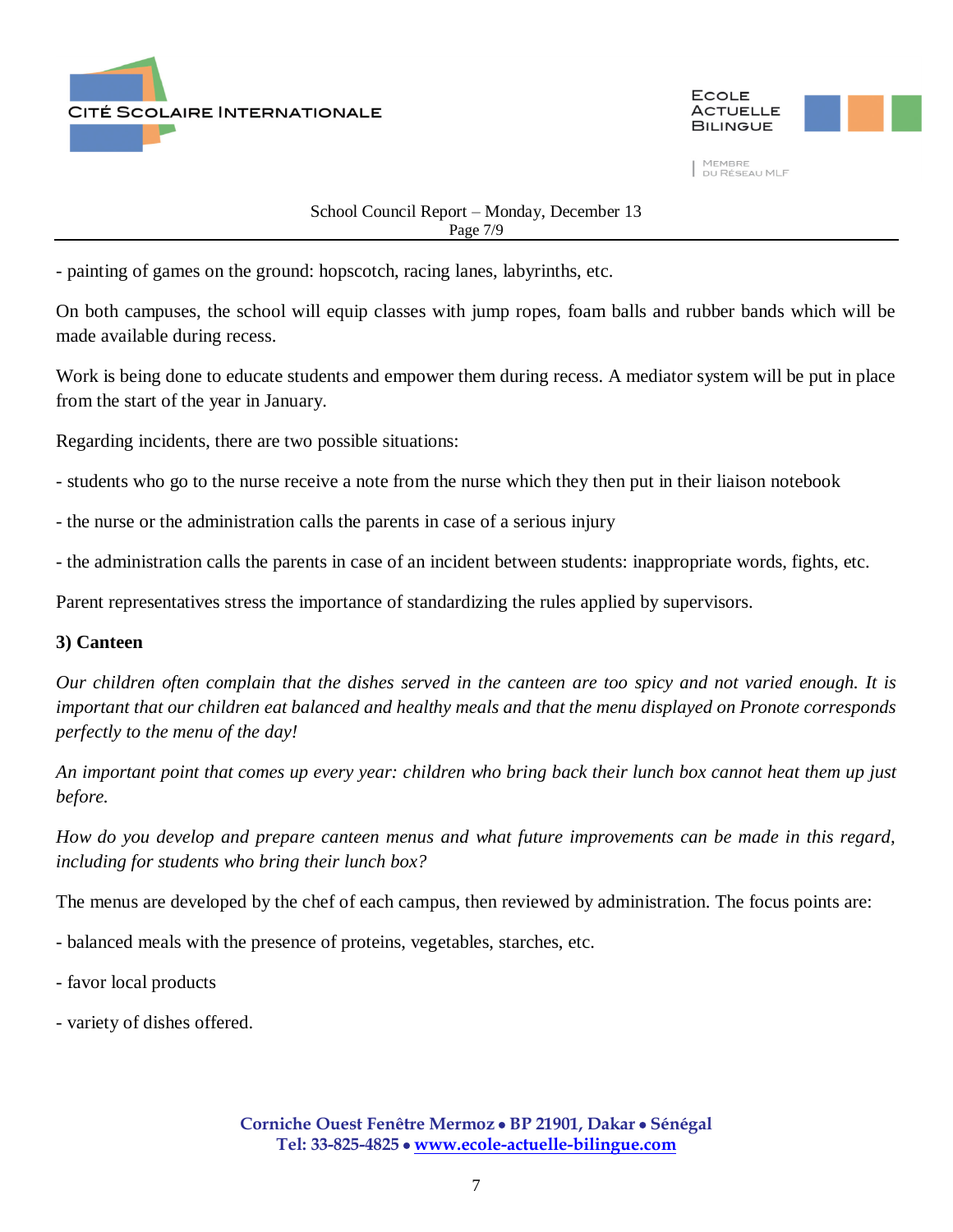



School Council Report – Monday, December 13 Page 8/9

The suggestion to have recourse to a dietician to advise us is retained. The canteen committees are meetings bringing together the administration, students' parents, the chef and the bursar will be organized again. They will take place once a quarter.

There is no possibility of equipping the canteen with microwaves to heat the lunch boxes. Indeed, the students are too young to handle microwaves. The high number of students bringing a lunch box would require the installation of a large number of microwaves and therefore an equivalent number of adults to handle them. In addition, each meal takes about 2 minutes to be heated, it would take a long time to heat all the meals when, for example, there are 80 students eating in a lunch box during a service.

Students parents propose that a price, including the costs of supervision and management of the microwaves, be offered to families. They could thus follow up or not on this proposal. They are also asking for the installation of refrigerators to store the meals of students eating in lunch boxes.

The issue of reimbursement for unused days is raised. It will be presented to the administration.

## **4) Administration**:

*Parents want more visibility on the distribution of the school budget for the following reasons:*

- *Disparity between high tuition fees and lack of educational infrastructure,*
- *Presence for a short period of substitute teachers, thus disrupting in-service training*

*Due, on the one hand, to the disparity between tuition fees and educational infrastructure and, on the other hand, to the disruption of continuing education due to the presence for short periods of supply teachers, could we have more visibility on the distribution of the budgets of the 2 campuses?*

Budget management is the sole responsibility of the school. The school is not parentally managed, details are not shared with parents. However, we can tell you the following points:

- the largest part of the budget is made up of the payroll. Contrary to what is done in some schools, 100% of employees are declared. Then come other items such as loan repayments, fixed charges, etc.

- the only source of funding for the EAB is school fees. It is difficult to compare with other schools which have specific statutes and therefore receive funding or subsidies (Mermoz high school, Catholic schools, etc.).

-the establishment is for profit but since 1996, there has never been any payment of dividends, everything is reinjected into the school